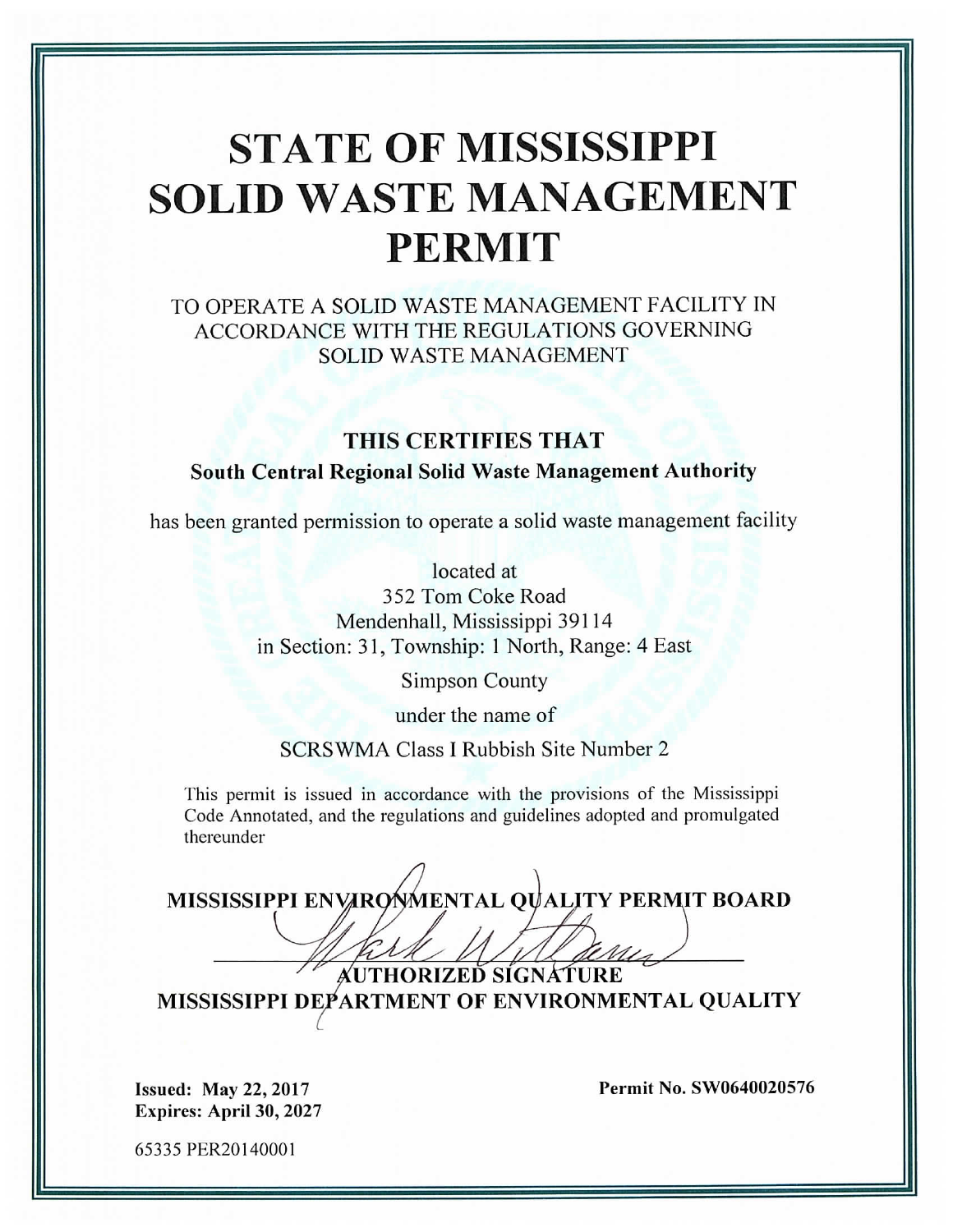#### **CONDITIONS**

#### **A. EFFECT OF PERMIT**

The permittee shall operate the solid waste management facility in accordance with the Mississippi Nonhazardous Solid Waste Management Regulations (Regulations), applicable state and federal regulations, the approved application and the conditions of this permit.

#### **B**. **PERMIT ACTIONS**

This permit may be modified, revoked and reissued, or terminated for noncompliance with the terms and conditions of the permit. The filing of a request for a permit modification, revocation and reissuance, or termination or the notification of planned changes or anticipated noncompliance on the part of the permittee does not stay the applicability or enforceability of any permit condition.

#### **C**. **SEVERABILITY**

The provisions of the permit are severable, and if any provision of this permit or the application of any provision of this permit to any circumstance, is held invalid, the application of such provision to other circumstances, and the remainder of this permit shall not be affected thereby.

#### **D**. **DUTIES AND REQUIREMENTS**

- 1. Duty to Comply. The permittee shall comply with all conditions of this permit. Any permit noncompliance constitutes a violation of the solid waste law and regulations promulgated thereunder and is grounds for enforcement action, permit termination, revocation and reissuance, modification, or for denial of a permit renewal application.
- 2. Duty to Reapply. If the permittee wishes to continue an activity allowed by this permit after the expiration date of this permit, the permittee must submit a complete application for a new permit at least 180 days before this permit expires.
- 3. Duty to Mitigate. The permittee shall take all reasonable steps to minimize, prevent, or correct any adverse impact on human health or the environment resulting from noncompliance with this permit.
- 4. Proper Operation and Maintenance. The permittee shall at all times properly operate and maintain all equipment and systems which are installed or used by the permittee to achieve compliance with the conditions of this permit and application as submitted and approved by the Department of Environmental Quality (Department).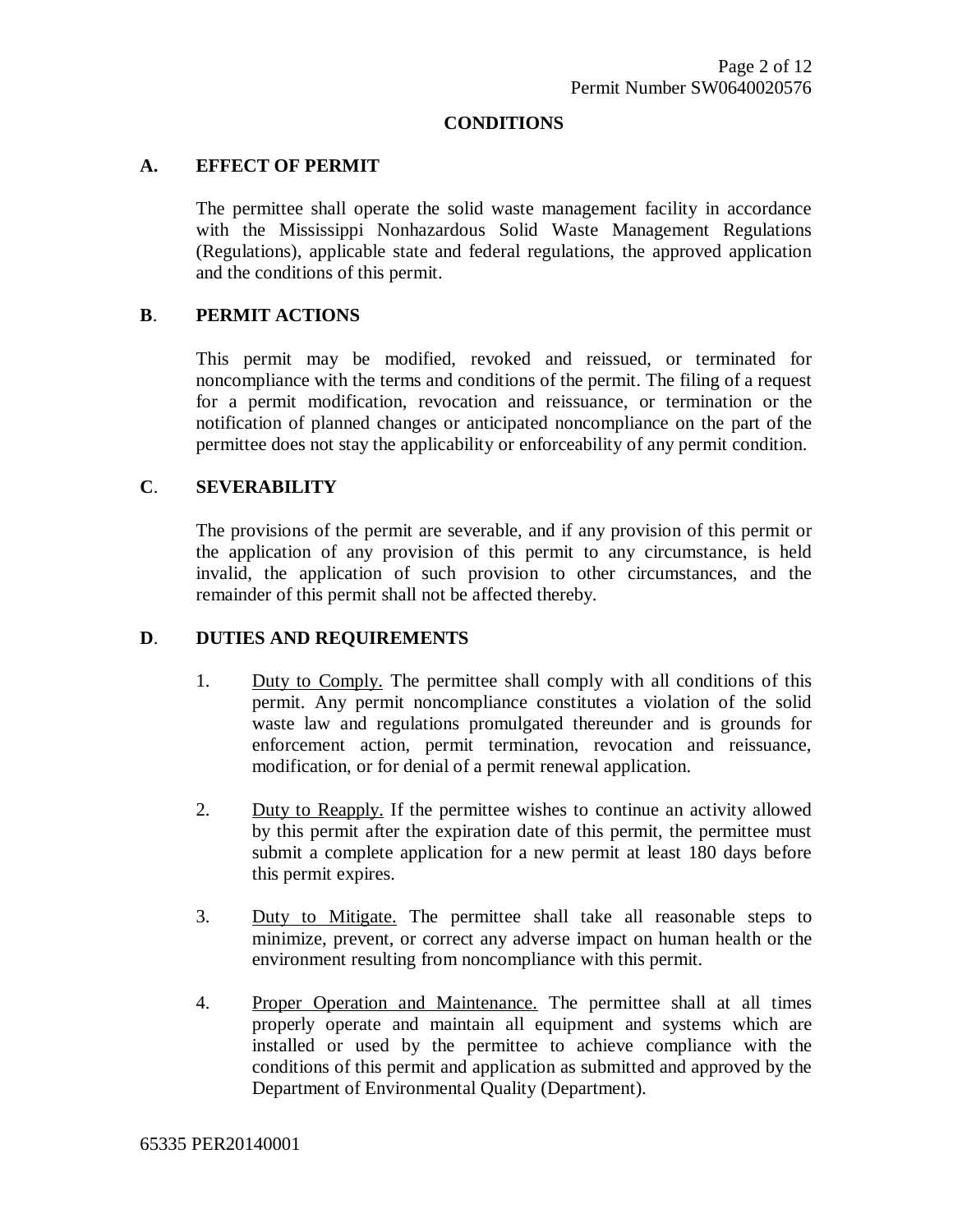- 5. Duty to Provide Information. The permittee shall furnish to the Department, within a reasonable time, any relevant information which the Department may request to determine whether cause exists for modifying, revoking and reissuing, or terminating this permit, or to determine compliance with this permit.
- 6. Inspection and Entry. The permittee shall allow an authorized representative of the Department upon the presentation of credentials and other documents as may be required by law to:
	- a. Enter on the permittee's premises where a regulated activity is located or conducted, or where records must be kept under the conditions of this permit;
	- b. Have access to and copy at reasonable times any records that must be kept under the conditions of this permit;
	- c. Inspect at reasonable times any facilities, equipment, practices, or operations regulated or required under this permit;
	- d. Sample or monitor at reasonable times for the purposes of assuring permit compliance.
- 7. Property Rights. It is the responsibility of the permittee to possess or acquire a sufficient interest in or right to the use of the properties described in this permit, including the access route(s).

The issuance of this permit does not convey any property rights or interest in either real or personal property; nor does it authorize any injury to private property, invasion of personal rights, or impairment of previous contract rights; nor any infringement of Federal, State, or local laws or regulations outside the scope of the authority under which this permit is issued.

- 8. Anticipated Noncompliance. The permittee shall give written notice to the Department at least 30 days in advance of any planned changes in the permitted facility or activity which may result in noncompliance with the requirements of this permit or Regulations.
- 9. Modification of Permits. Any proposed modification to the approved application or plan of operations resulting in an expansion of the facility or a significant change in the method of waste management must be approved by the Permit Board or the Board's designee prior to implementation. Other proposed modification to the approved facility design or operations must be approved by the Department prior to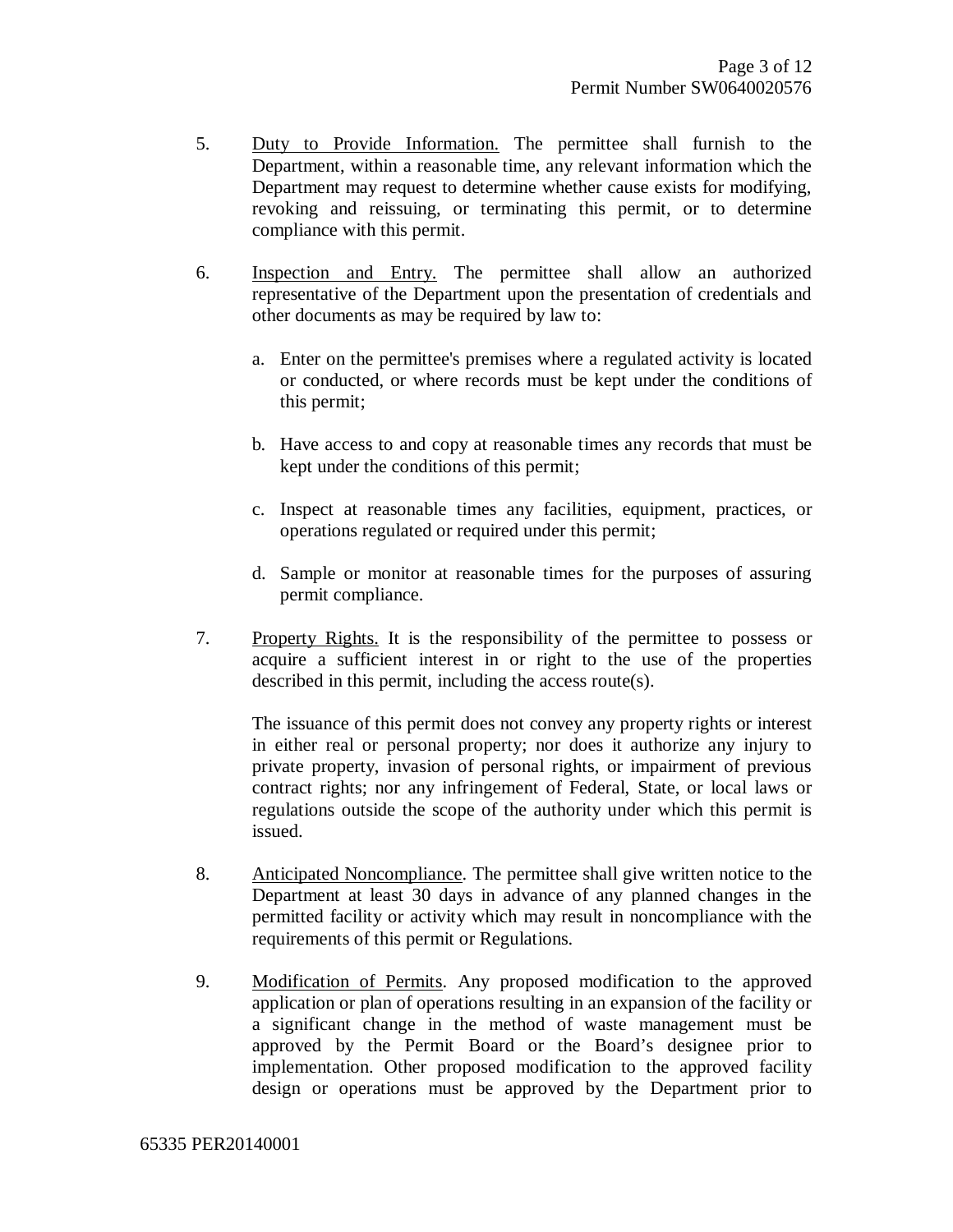implementation.

- 10. Transfer of Permits. This permit is not transferable to any person except after notice to and approval of the Mississippi Environmental Quality Permit Board or the Board's Designee. The Permit Board may require modification or revocation and reissuance of the permit to change the name of the permittee and incorporate such other requirements as may be necessary.
- 11. Signature Requirements. The permittee shall ensure that an application for the re-issuance, modification or transfer of this permit and all reports required by this permit or by state regulations shall be signed in accordance with Rule 1.2.G of the Mississippi Nonhazardous Solid Waste Management Regulations.
- 12. Contract Operator. If the permittee executes a contract with a private entity to operate the site, a complete disclosure form for the contractor shall be submitted and approved by the Permit Board or the Permit Board's Designee as set forth in state law and regulations prior to the contractor beginning operations.

#### **E. SITE PREPARATION AND CONSTRUCTION REQUIREMENTS**

- 1. The permittee shall ensure that the site preparation and construction activities are conducted in accordance with the Regulations and the approved plans, unless otherwise approved by the Department.
- 2. The permittee shall submit a detailed construction quality assurance plan for disposal cell development and construction of the liner system to the Department for approval prior to initiation of the construction activities. This plan shall include a tentative site preparation and construction schedule, planned construction drawings, and other documents and details needed to demonstrate the construction plans.
- 3. The permittee shall ensure that the construction of the components of the rubbish site is conducted by qualified and experienced personnel.
- 4. The permittee shall ensure that the approved disposal area is limited to the area defined in the submitted application consisting of approximately 3.9 acres of the property located in Section 31, Township 1 North, Range 4 East, of Simpson County.
- 5. The permittee shall ensure that any open burning of on-site land clearing debris, if necessary, is conducted in accordance with the following:
	- a. Open burning shall be conducted in a manner that precludes off-site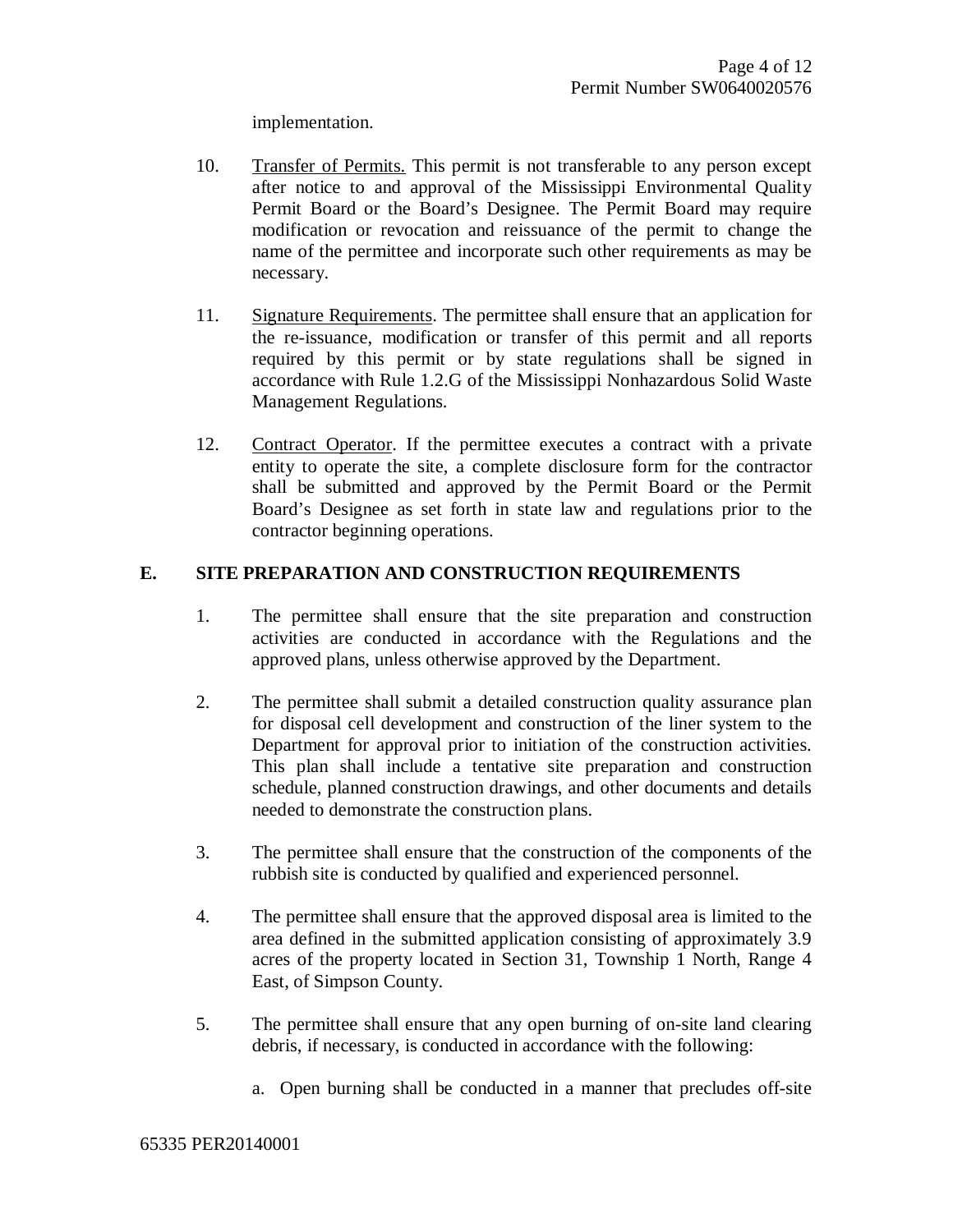public nuisance conditions and shall comply with the buffer distances, management conditions, and allowable days defined by 11 Miss. Admin. Code, Pt. 2, R. 1.3.G;

- b. A setback of at least 100 yards shall be maintained between burn piles and any active or filled portions of the disposal area; and
- c. Open burning shall be conducted in compliance with all applicable local laws, ordinances, and/or regulations.
- 6. The permittee shall ensure that each construction phase of the rubbish disposal area is prepared and constructed in accordance with the following:
	- a. Prior to construction, all borings drilled on the site in preparation of the permit application, which will not be converted to monitoring or supply wells, will be properly sealed in accordance with the requirements of the Office of Land and Water Resources of the Mississippi Department of Environmental Quality.
	- b. Prior to construction or preparation of a new disposal cell at the site, the cell boundaries shall be appropriately located and marked by a land surveyor licensed by the State of Mississippi to ensure construction within the approved area. Property line setback distances as indicated in the permit application shall be established and maintained.
	- c. For the development of the bottom liner, the excavation of overburden shall not occur below the subgrade elevations approved in the construction plan. Excavation shall be conducted in a manner that preserves the minimum separation thickness of five (5) feet of naturally occurring soils between the uppermost aquifer and the base of the liner. The natural insitu bottom liner shall be inspected for cracks, large stones, other protrusions, and for soil material which would not be suitable liner material. Areas where unsuitable soil materials or groundwater seeps exist shall be excavated and the soils replaced with compacted soil materials having a permeability equal to or less than  $1x10^{-5}$ cm/sec. The surface shall be compact, smooth, uniform and free of desiccation cracks.
	- d. Any constructed sidewall liner for the rubbish site shall consist of a minimum of 2 feet of re-compacted soil having a permeability of  $1x10^ 7 \text{ cm/sec}$ , unless an alternate liner design is submitted and approved by the Department. The sidewall liner shall be constructed in 8-inch lifts of loose materials that are re-compacted to 6 inch lifts. Each lift shall be evenly compacted to the density and moisture content required. Placement of the liner on the side slopes shall be in lifts along the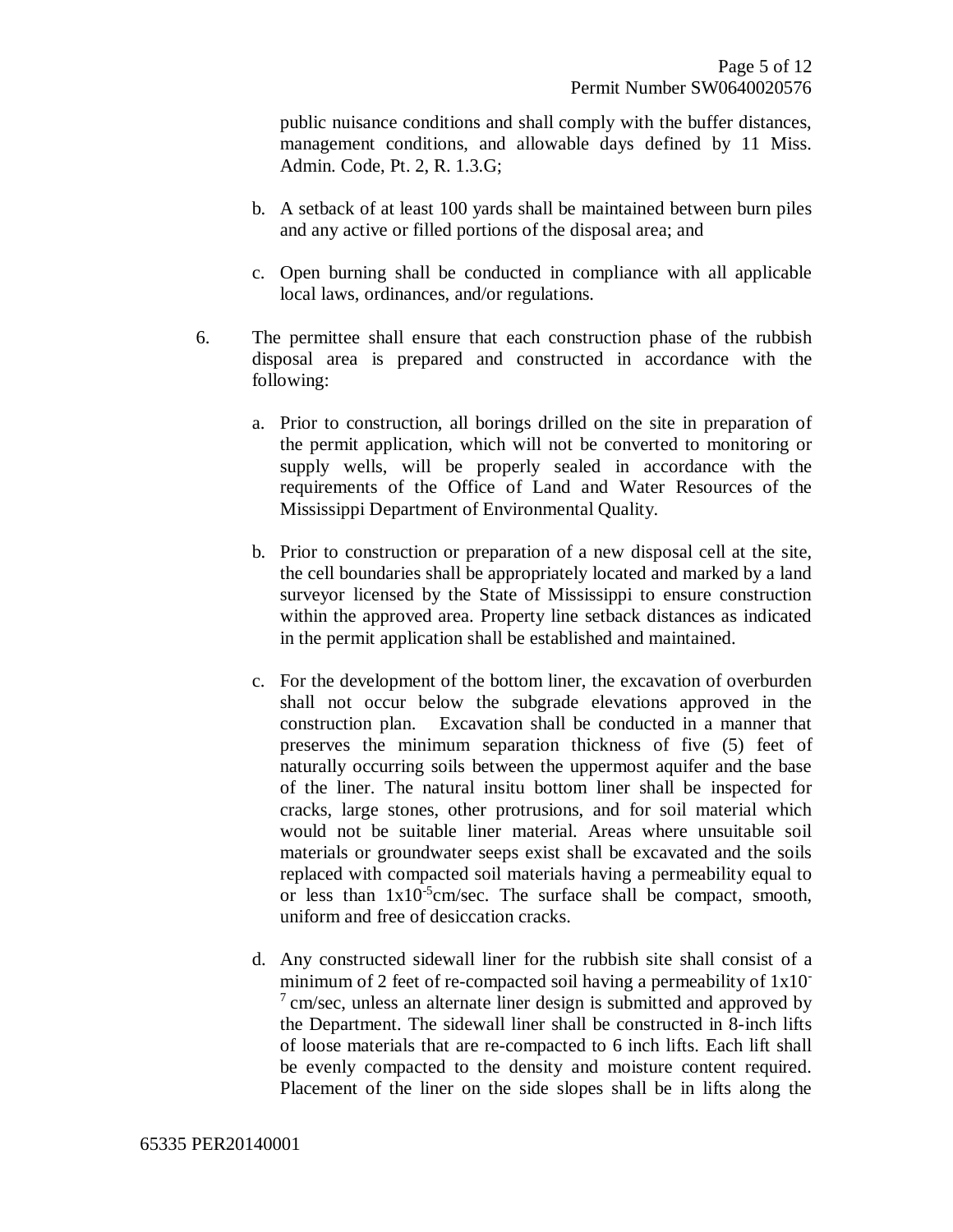slope, not in horizontal lifts. Between lifts, the surface shall be scarified for proper bonding. Additionally, the constructed sidewalls shall be adequately connected to the natural bottom liner to ensure a continuous liner system.

- e. Field density, moisture content, and permeability tests shall be conducted in accordance to the approved construction quality assurance plan. Test holes in the soil liner shall be sealed with bentonite, or another method approved by the Department.
- f. The storm water management system shall be constructed as per the approved plans; prior to the site preparation work or placement of any waste and in such a manner as to inhibit erosion, prevent loss of sediment from the site, and minimize storm water contact with the waste.
- 6. At least two weeks prior to the placement of rubbish in a newly constructed cell, a construction quality assurance (CQA) report shall be submitted to the Department that demonstrates the liner has been constructed in compliance with all applicable sections of the state regulations. The report shall contain a certification from an independent registered professional engineer (registered in the State of Mississippi) that the area has been constructed according to the approved design plans and all applicable sections of the state regulations. The report shall also include field logs, results of testing, subgrade survey, top of liner survey and construction testing methods. Engineering drawings submitted with the report shall contain GPS coordinates of the constructed disposal cell within the total permitted disposal area.
- 7. Prior to the disposal of any solid waste:
	- a. The permittee shall ensure that disposal area boundaries are clearly marked and maintained throughout the life of the facility. Placement of the permanent disposal area boundary markers shall comply with the following:
		- 1. The markers shall be at least three (3) feet in height;
		- 2. The markers shall be constructed of concrete posts, metal pipes, weather treated wood posts, metal fence posts or other marker materials as approved by the Department;
		- 3. The markers shall be placed in the ground at sufficient depth to facilitate permanence.
		- 4. The permittee shall inspect the boundary markers monthly and repair or replace markers that have been damaged or inadvertently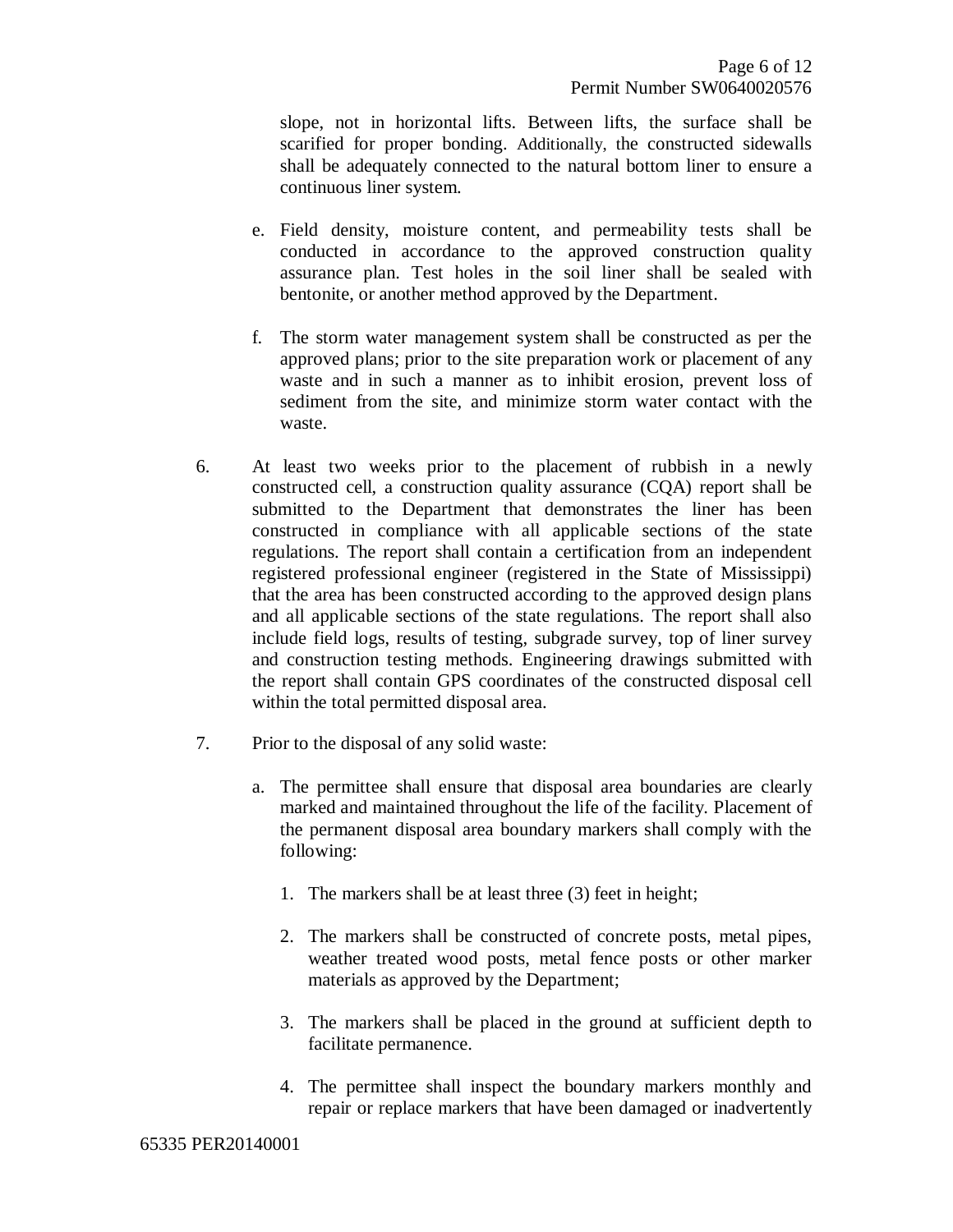removed from the disposal boundary.

- 5. If markers are replaced, marker locations shall be re-established by a Professional Surveyor, registered with the State of Mississippi, and the certified survey indicating the locations and GPS coordinates of the permanent markers with a cover letter shall be submitted to the Department within five (5) working days of installation.
- b. The permittee shall ensure that the buffer distances to property lines and other receptors and other appropriate location restrictions are maintained as indicated in the approved application, unless otherwise approved by the Department. A buffer distance of at least 25 feet shall be maintained between the disposal area boundary and delineated wetland areas.

#### **F. SITE SPECIFIC OPERATING CONDITIONS**

- 1. The permittee shall ensure that the facility is operated in accordance with applicable regulations and the approved plan of operation, unless otherwise approved by the Department.
- 2. The permittee shall ensure that the service area of the facility is consistent with the approved service area described in the Simpson County Solid Waste Management Plan. Solid waste generated in areas not within the approved service area shall be prohibited from disposal.
- 3. The permittee shall ensure that disposal of waste within the approved disposal area is limited to the following acceptable rubbish wastes:
	- a. Construction and demolition debris, such as wood, metal, etc.;
	- b. Brick, mortar, concrete, stone, and asphalt;
	- c. Cardboard boxes;
	- d. Natural vegetation, such as tree limbs, stumps, and leaves;
	- e. Appliances (other than refrigerators and air conditioners) which have had the motor removed;
	- f. Furniture;
	- g. Plastic, glass crockery, and metal, except containers;
	- h. Sawdust, wood shavings, and wood chips; and
	- i. Other similar wastes specifically approved by the Department.
- 4. The permittee may request approval from the Department for the disposal of an industrial solid waste or other waste that is not clearly authorized for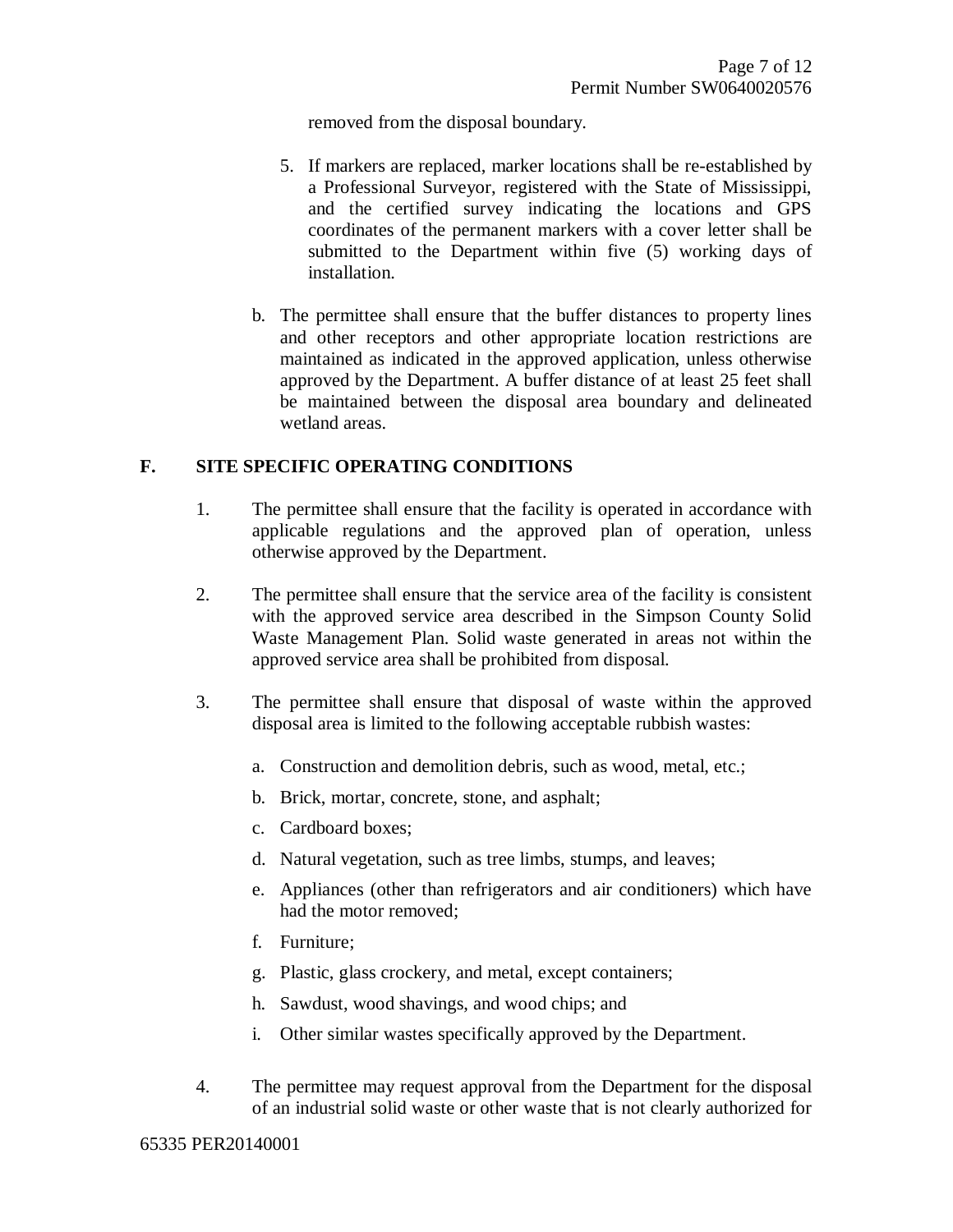disposal in Section F.3 above but that may possess rubbish characteristics. Approval must be received from the Department prior to acceptance within the disposal area.

- 5. The permittee shall ensure that the following wastes are prohibited from disposal at this facility:
	- a. Any acceptable waste which has been contaminated by a pollutant, such as a food or chemical, unless it can be demonstrated to the satisfaction of the Department that such waste has no adverse effect on the environment;
	- b. Electronic wastes such as televisions, computers, and other similar items;
	- c. Household garbage and other food and drink waste;
	- d. Liquids, sludges, and contaminated soils;
	- e. Paint, paint buckets, oil containers, and chemical containers;
	- f. Engines, motors, whole tires, and all types of batteries;
	- g. Toxic, hazardous, or radioactive waste;
	- h. regulated asbestos and asbestos containing material originating from a facility, as defined by the National Emission Standards for Hazardous Air Pollutants (40 CFR 61, Subpart M);
	- i. Medical waste;
	- j. Bulk fabric and paper loads, refrigerators, air conditioners, cut or shredded tires, and any metal, glass, plastic, or paper container, unless specifically approved by the Department, shall be prohibited from the disposal area. The Department shall consider the characteristics of the waste, the operating plan of the site, and other site-specific conditions in determining the acceptability of any such waste; and
	- k. Other wastes, which are specifically determined by the Department to have an adverse effect on the environment if disposed as rubbish.
- 6. The permittee shall implement and maintain adequate security and monitoring measures to prevent uncontrolled access and disposal. An attendant shall be on duty at any time access to the site is unsecured.
- 7. The permittee shall establish and maintain a site operator with a certificate of competency issued by the Commission in accordance with the Regulations for the Certification of Operators of Solid Waste Disposal Facilities. Such person shall have direct supervision over and be personally responsible for the daily operation and maintenance of the facility.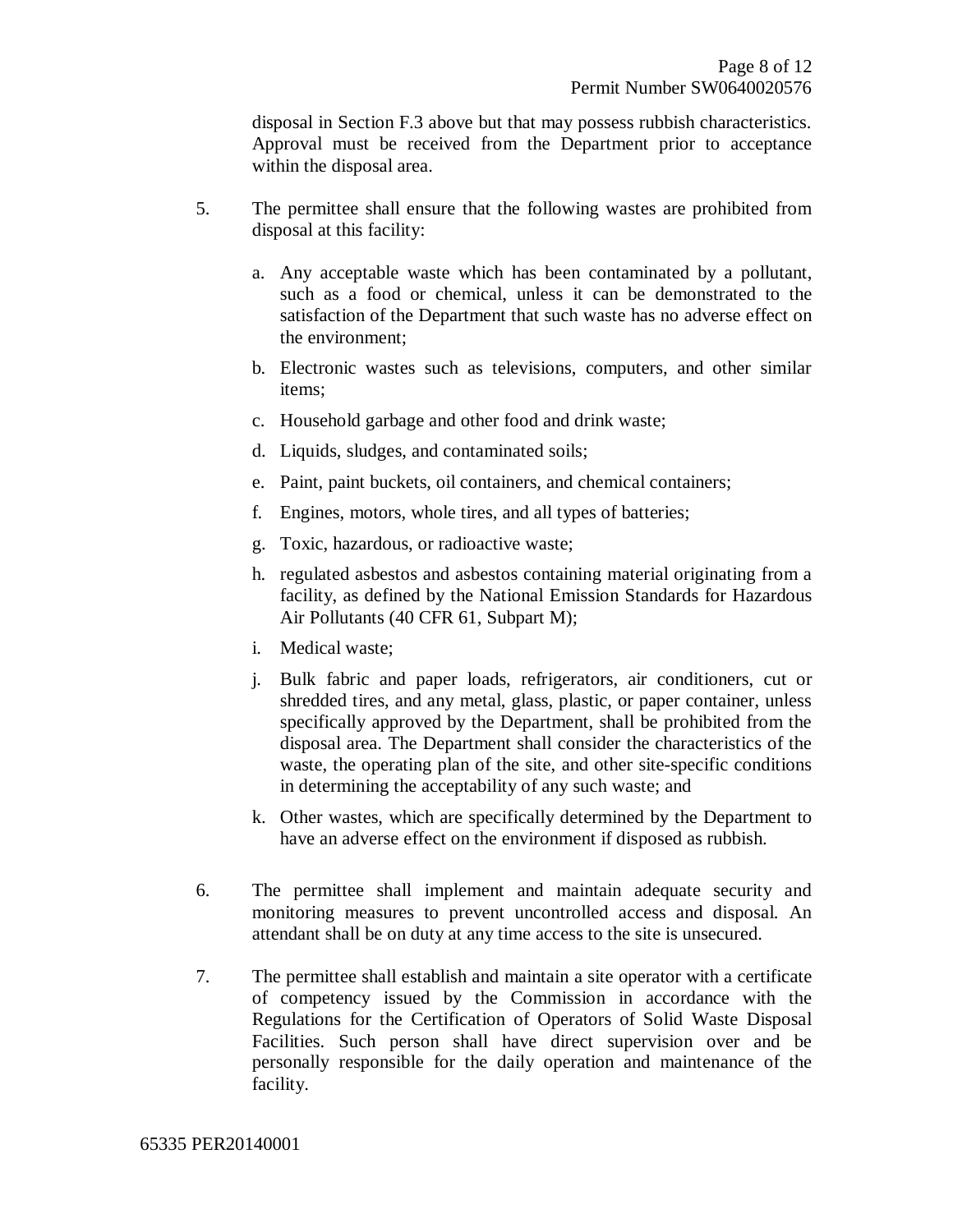In the event of the temporary loss of a certified operator for a legitimate cause, written notice shall be given to the Department within 7 days. Continued operation without a certified operator may continue on an interim basis for a period not to exceed 180 days, except for good cause shown upon petition to the Commission.

- 8. The permittee shall ensure that incoming and unauthorized waste shall be managed accordingly:
	- a. Prior to disposal and unloading of each load, the operator or a designated, trained spotter shall visually inspect the load and remove any unauthorized wastes from the load.
	- b. Incoming waste loads containing significant amounts of unauthorized wastes shall be refused disposal at the site.
	- c. After unloading all unauthorized wastes found must be immediately removed from the disposal area and properly disposed at an authorized disposal facility or placed in a waste receptacle for later transfer.
	- d. Wastes enclosed within bags or cardboard boxes shall be subject to random inspections to prevent the disposal of unauthorized wastes within the approved disposal area.
- 9. The permittee shall ensure that at least six inches of earthen material are applied to the wastes at least every two weeks. The earthen cover should be applied as specified in the approved plan of operation. However, the permittee may be required to alter the frequency of the cover, by the Department, to maintain compliance, depending upon the amount or type of wastes received and/or other conditions at the site.
- 10. The permittee shall ensure that unloading and disposal of the rubbish waste are controlled by the operator and that rubbish disposal is confined to as small an area as practical.
- 11. The permittee shall operate the facility in a manner that minimizes windblown litter and prevents vector attraction. Windblown and scattered litter and debris around the disposal site and along the property access roads shall be collected at the end of every operating day and returned to the active working area for proper disposal or placed in a receptacle for disposal elsewhere as appropriate.
- 12. The permittee shall ensure that open burning of solid waste, except for land clearing debris generated on the site of the facility, is prohibited. Additionally, the permittee shall develop and implement appropriate fire prevention measures for the facility as described in the approved plan of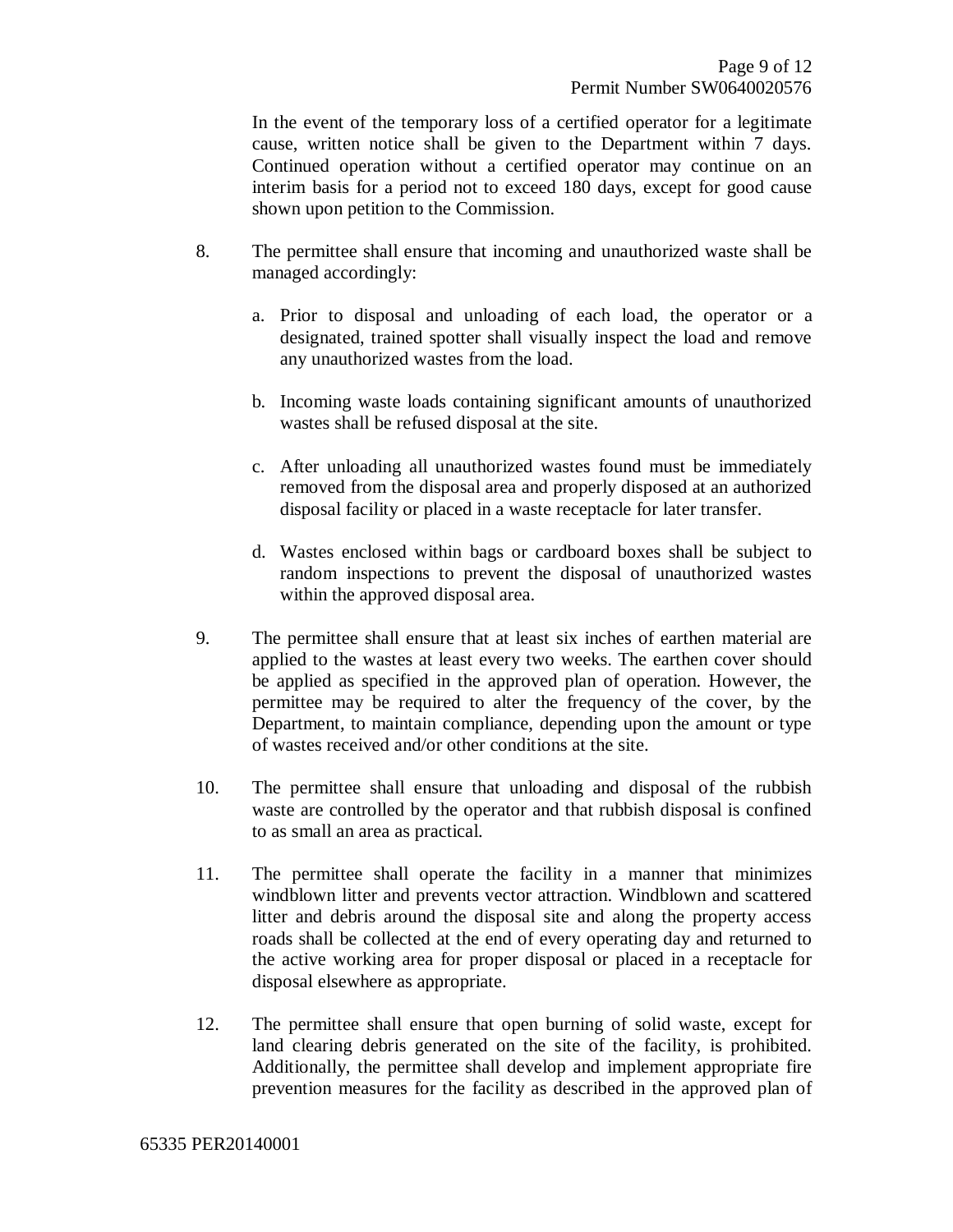operations. The permittee shall ensure that the fire prevention measures, at a minimum, include:

- a. the prohibition of the open burning of solid waste;
- b. the proper installation, upgrade, and/or maintenance of all fire control equipment, water supplies, or dirt stockpiles as described in the approved plan;
- c. procedures for actions to extinguish fires and limiting the off-site impacts of such fires; and
- d. procedures for notifying the Department of the fire and of the permittee's actions to extinguish the fire. Such notification shall be made by the close of the Department's next business day.
- 13. The permittee shall ensure that rubbish will not be disposed in standing water, in any waters of the state, nor in any manner that may result in washout of waste. Furthermore, the site shall be developed and contoured to direct storm water run-off/run-on away from the active disposal area and to prevent ponding of water.
- 14. The permittee shall construct and operate the facility in accordance with any applicable requirements of the U. S. Army Corps of Engineers, the U.S. Fish and Wildlife Service, and the Mississippi Department of Archives and History.
- 15. The permittee shall be responsible for proper training and employment of an adequate number of employees to properly operate and maintain the facility.
- 16. The permittee shall ensure the availability and proper maintenance of equipment required to properly operate and maintain the facility.
- 17. The permittee shall ensure that filled areas of the site which have remaining capacity and which will not receive waste within 30 days receive an intermediate cover of twelve inches of earthen material. Any erosion occurring in covered areas shall be promptly repaired. An alternate intermediate cover system may be approved by the Department.
- 18. The permittee shall ensure that any area where waste has been disposed which has not received waste in the past twelve (12) months is covered in accordance with the closure requirements described in Rule 1.6.E of the Regulations and this permit.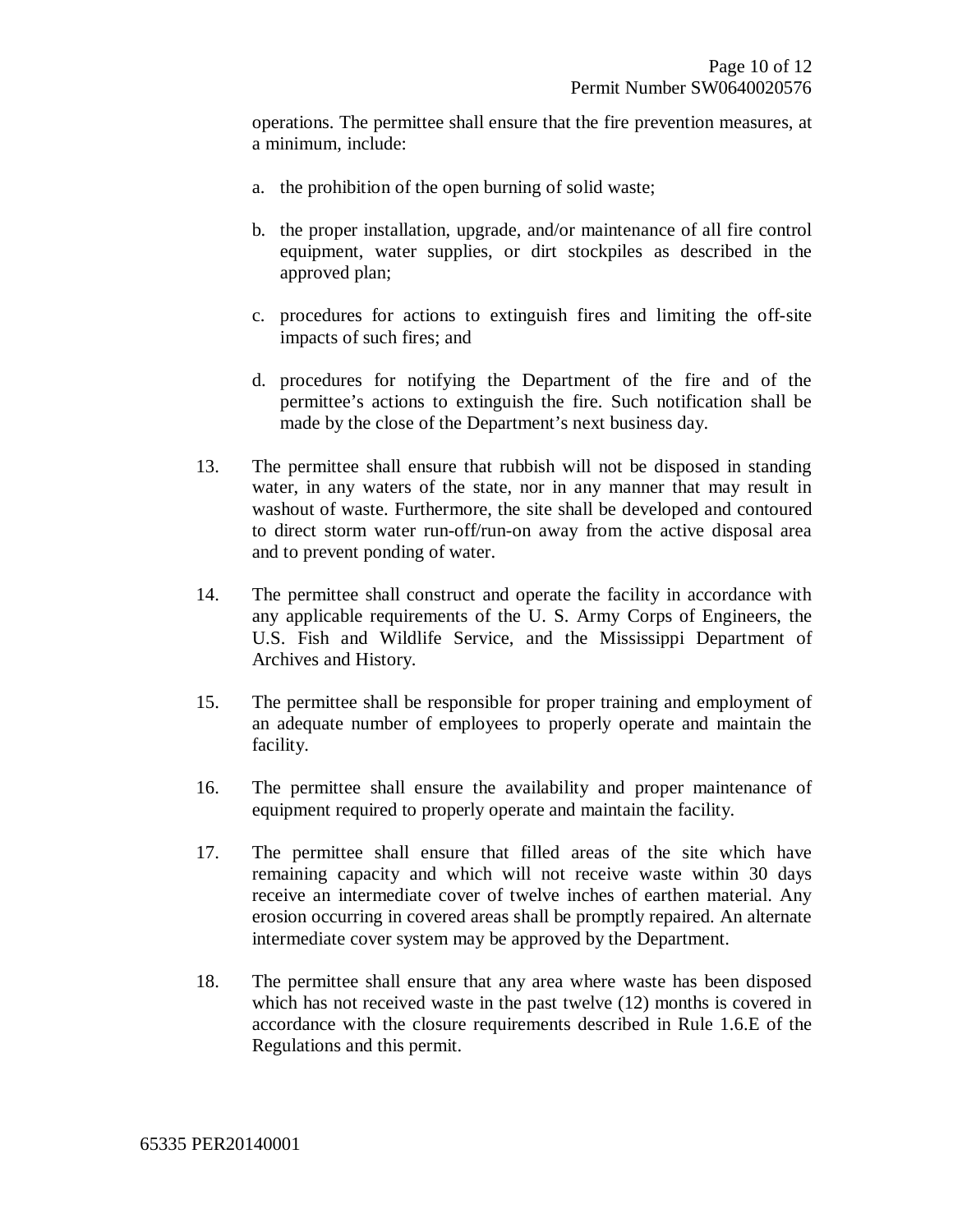#### **G. RECORD-KEEPING AND REPORTING**

- 1. The permittee shall keep an accurate written daily record of each load of solid wastes received at the facility including the following:
	- a. The name of the waste hauler;
	- b. The source of the waste;
	- c. The types of waste received;
	- d. The weight of solid waste, measured in tons, received at the facility. If the facility does not have access to weight scales, the facility shall convert to tons from cubic yards using conversion factors as developed or approved by the Department;
	- e. Other information associated with the management of solid waste at the facility as directed by the Department.
- 2. The permittee shall maintain a copy of these records at the rubbish site or at another site approved by the Department. The records shall be made available to the Department for inspection upon request.
- 3. The permittee shall retain all records associated with the construction and/or operation of the facility for at least five years after the approved closure of the facility.
- 4. The permittee shall submit an annual report to the Department each year no later than February 28, to include information regarding the facility for the preceding calendar year. At a minimum, the report shall contain the following:
	- a. the total amount of waste received at the disposal site during the calendar year, in units of tons,
	- b. the sources of waste listed by county or origin with a clear indication of waste originating from out-of-state counties; and
	- c. estimated remaining capacity at the facility, in terms of acreage, cubic yards, and years remaining.
	- d. other information associated with the management of solid waste at the facility as directed by the Department